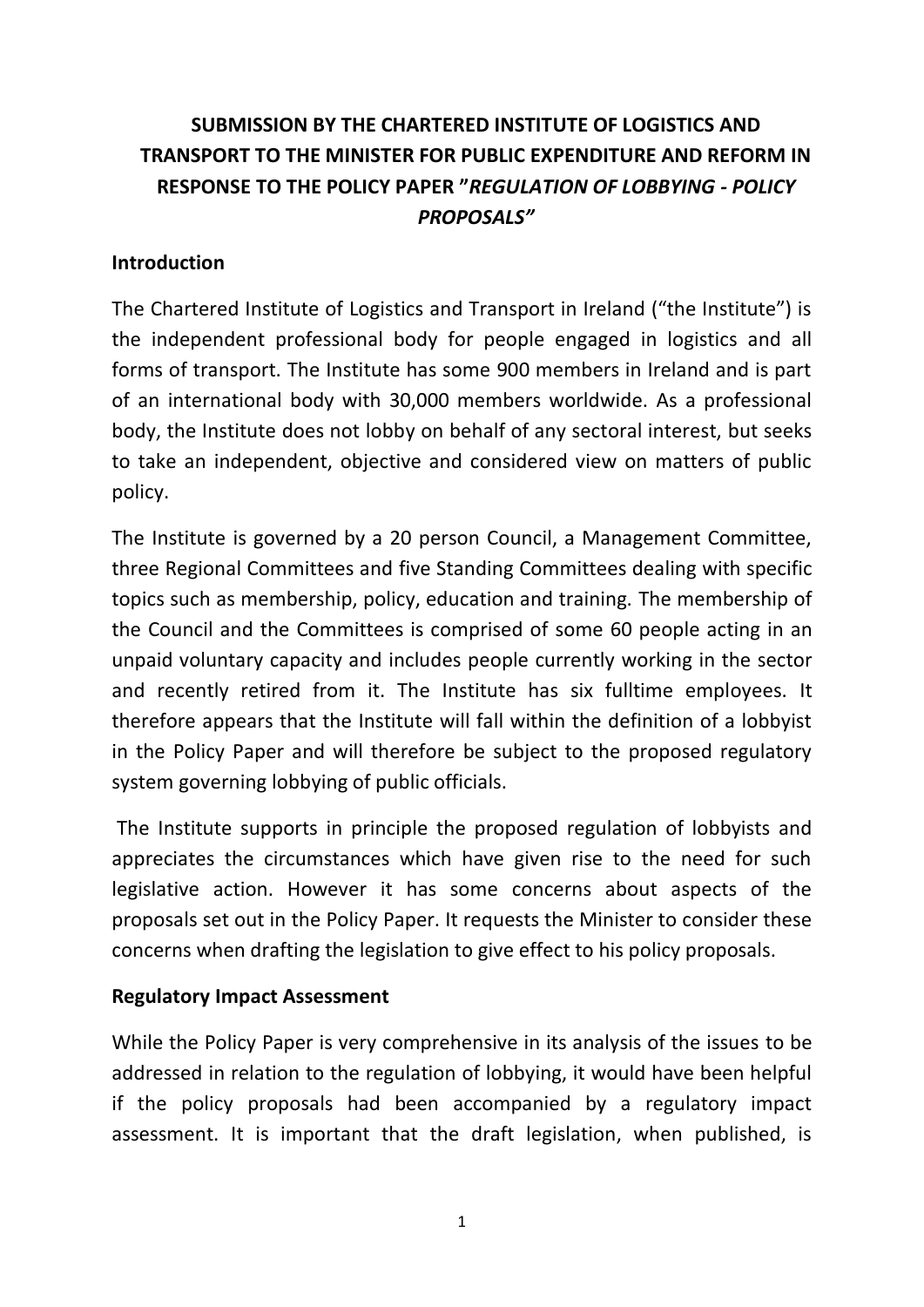accompanied by a comprehensive regulatory impact assessment which demonstrates that:

- the proposed regulatory response is proportionate to the problem being addressed;
- the costs, both financial and otherwise, borne by regulated bodies are minimised;
- the regulatory regime will not have an adverse impact on volunteerism in regulated bodies and sectors.

Public policy virtually always has unintended consequences and it is particularly important that the regulatory impact assessment attempts to identify what these might be and proposes measures to mitigate them. The Institute has a real concern that the proposed regulatory regime could have the effect of silencing some bodies who would have otherwise contributed to public debate and that it may erect barriers between public officials and many in civil society who wish to make a legitimate and disinterested contribution to the development of public policy. The impact assessment needs to allay this concern in a tangible way; it is not enough to assert that this will not happen or that this is not the intention of Government.

It would be particularly helpful if the regulatory impact assessment looked at the potential impact on a small representative sample of bodies likely to be subject to the new regulatory arrangements. This would assist in providing a useful picture of the practical impact of the proposals across a range of bodies of different sizes, staff/volunteer mixes and competences. It would also replace assertions with practical examples.

### **Definition of Lobbying**

According to the Policy Paper, all communications by individuals employed by an organisation or acting as officeholders will be encompassed within the definition of lobbying. The primary legislation will need to clearly define what is meant by "an officeholder" in this context so as to ensure that there is no ambiguity about the categories of persons covered by the legislative provisions. The Institute is concerned that the definition will not be too widely cast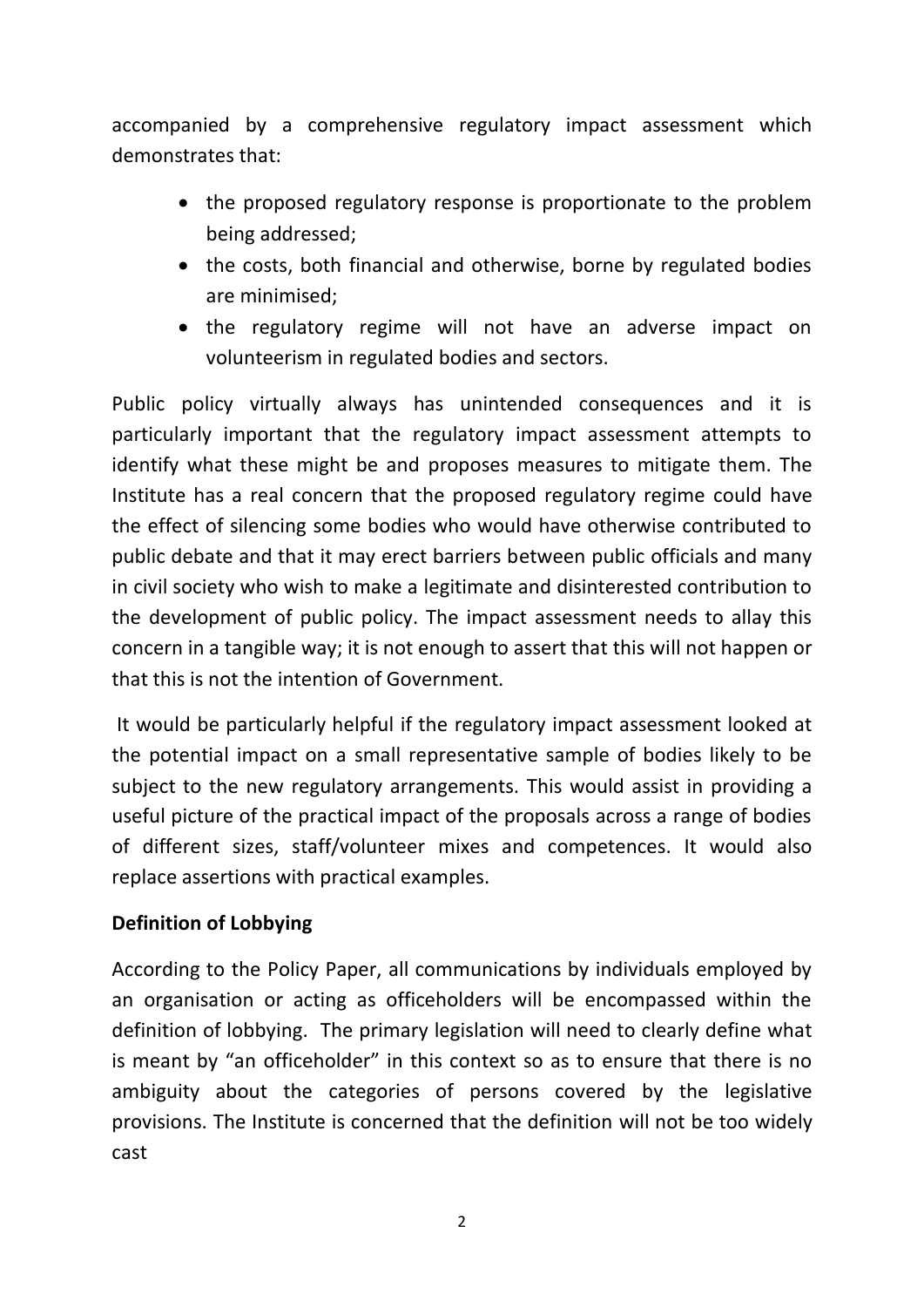because a very wide definition of "officeholder" could potentially include some 60 people involved in the governance of the organisation, all of them acting in an unpaid voluntary capacity.

Some aspects of the definition of "lobbying" in Recommendation 2 on page 33 should be clarified during drafting. The precise meaning of items (ii) and (v) is unclear. It also appears that lobbying related to the development or amendment of public policy is not explicitly covered by this definition.

## **Definition of Lobbyist**

The Policy Paper recommends that any individual or body who undertakes lobbying would have an obligation to register and report on their lobbying activity. This is a circular definition which does not make it clear which specific individuals within an organisation will be covered by the registration and reporting obligations of that organisation. Clarity on this issue is important, particularly where it affects people who act in a voluntary capacity within an organisation. Some members of the Institute's committees have already indicated that they expect to have to review their continued participation in the work of the Institute when statutory regulation of lobbying comes into force.

### **Definition of Persons Lobbied**

There needs to be clarity as to what precisely is meant by the phrase "senior civil and public servants". Presumably this will be dealt with by a detailed listing of the grades and offices covered by the legislation so that lobbying organisations are in no doubt as to which communications with what officials are regarded as lobbying. It will also be important to be unambiguous as to the meaning of the term "special adviser" as a range of terms have been used to cover such individuals, including programme manager. For example, are Ministerial press advisors and personal assistants to be included within this definition?

### **Information Disclosed in Lobbing Register**

Among the information which it is recommended should be submitted on registration is "the specific policy or legislative issues or areas of public administration of interest to the registrant, including the name of the Bill or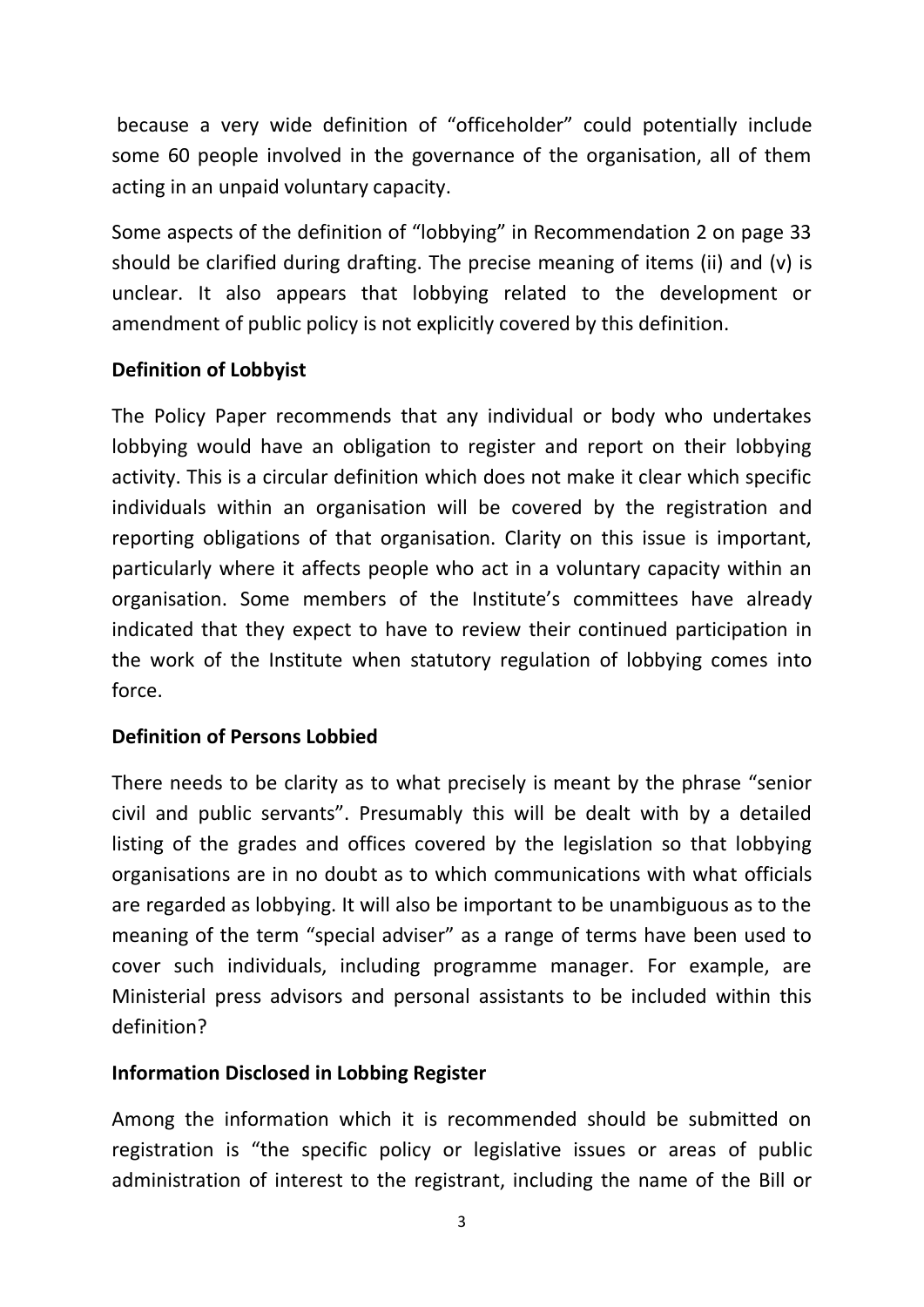other identifier of the legislation". Some parts of this definition, particularly the latter clause, seem more relevant to regular detailed reporting than to general registration. A more general formulation along the following lines would seem more appropriate to registration: "the general policy or legislative issues or areas of public administration of interest to the registrant". The more specific issues of interest to a lobbyist, for example a particular piece of legislation, will more appropriately be picked up through the quarterly reporting obligations.

The Policy Paper proposes that there should be quarterly reporting on lobbying activity. What is not clear is the extent to which these reporting obligations impinge on individuals, particularly those who act in a voluntary capacity. To enable an organisation comply with its reporting obligations, will it be necessary for people who act as officers of that organisation in a voluntary capacity to keep a record of all contacts, however fleeting, with public officials? The quarterly report is supposed to include "summary information to determine the nature, scope, intensity and type of lobbying activity during that period". There needs to be much greater clarity as to what precisely this means. Which the inclusion of the words "summary information" suggests a light touch approach, the rest of the definition seems to involve very onerous reporting obligations for the organisation itself and for its individual employees and officeholders who will have to provide the raw material on which the report is based. Such clarity is of particular importance because it will become the determining factor for continued participation by some people in the governance of bodies covered by the lobbying legislation.

Will responses to public consultations or other communications to public bodies which they routinely publish on their websites be subject to reporting under these provisions? Recommendation 6.5(vi) goes part of the way to answer this question, but the exemption is much too narrowly drawn.

### **Role of Public Officials**

The Policy Paper offers no clear guidance on this issue, other than a general commitment to review the available legislative options. Some of the responses to the earlier consultation seem to almost suggest the maintenance of a parallel lobbying register by public officials. This could give rise to even more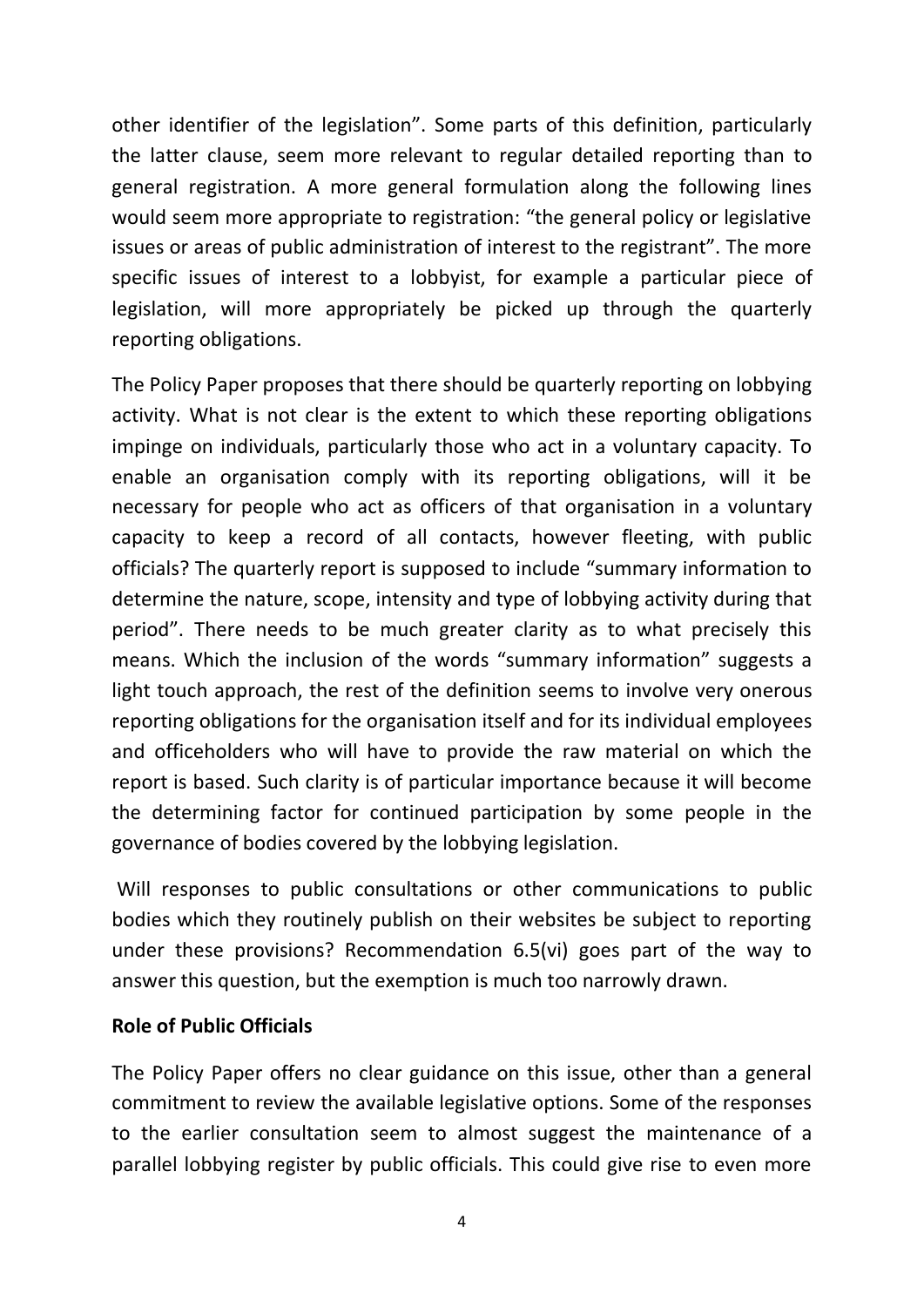bureaucracy as organisations and public officials cross check with each other that their reporting is consistent, which cross checks would themselves be reportable activities.

#### **Sanctions**

It is not clear what specific sanctions are being proposed. The Policy Paper discusses a range of possible sanctions from administrative measures to criminal prosecutions, but most of Recommendation 12 uses very general language which is not helpful to an understanding of the Government's intentions. The Institute can agree with the expressed need for sanctions to be effective, clear and enforceable, but the devil is in the detail. The Policy Paper refers to the Mahon Tribunal recommendation that administrative sanctions such as fines or temporary suspension of registration should be put in place. Fines are not generally regarded as administrative sanctions but as matters appropriate to a Court. The Institute would be opposed to fines being imposed other than by a Court. We would also urge that the creation of criminal offences should be reserved for serious breaches of the law which involve deliberate acts intended to deceive or conceal, such as providing information which the organisation knew was false or misleading.

The regulatory impact assessment should assess the potential impact on volunteerism of any offences created under the legislation. This should include consideration of the matters which should be made criminal offences, the level of penalties and the persons liable to conviction. If volunteer officers of an organisation were to be potentially liable to the types of penalties set out in Canadian legislation (up to \$200,000) or proposed in Private Members Bills (up to €10,000), many would question their continued involvement in the work of bodies such as the Institute. The assessment also needs to take account of the wider context where officers of bodies find themselves faced with ever increasing and onerous obligations across a range of matters from health and safety to child protection. Particular consideration has to be given to the cumulative effect of such measures.

Presumably the purpose of temporary or permanent exclusion from the register is to preclude an organisation from lawfully lobbying public bodies. This is likely to be ineffective in practice since it will not be possible to prevent

5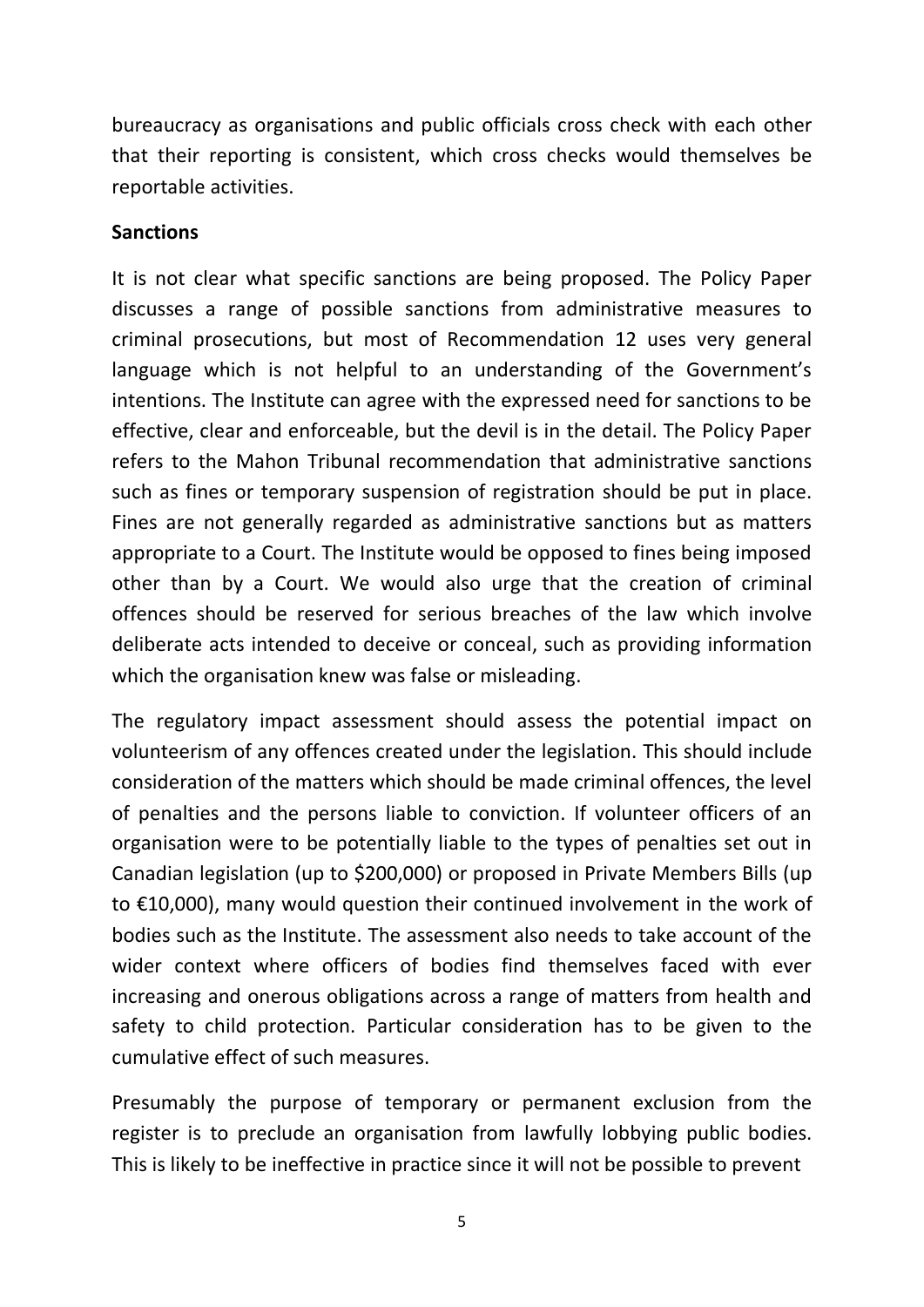individual members of that organisation from lobbying. By encouraging that organisation to engage in indirect lobbying through its individual members, it may have the perverse effect of making such lobbying less transparent.

### **Implementation Issues**

The Institute supports the views expressed by organisations responding to the public consultation in relation to minimising the administrative burden of the proposed regulatory system as summarised in paragraph 11.1.3 of the Policy Paper. It is critically important to minimise the amount of paperwork for example by not requiring the separate reporting of multiple contacts with public bodies on a single issue. Because the Institute is governed by people acting in a voluntary capacity, we would share the concern of others about the imposition of sanctions for inadvertent omissions from reports.

Quarterly reporting can be quite onerous for small bodies which are heavily dependent on volunteers and consideration should be given to annual or twice yearly reporting instead. Reporting within 10 working days of the relevant reporting period is also quite onerous and a longer period of one month should be considered.

The Institute is strongly opposed to the levying of fees or charges on users of the register. If the State wishes to regulate lobbying activity, then it should bear the cost through general taxation. It is difficult to reconcile the two statements in Recommendation 15 that the level of fee will not be a significant disincentive to registration and that the fee will be set to cover the cost of establishing and maintaining the lobbying register.

## **Cooling-Off Period**

The proposal in the Programme for Government that no senior public servant or Minister can work in the private sector in any area involving a potential conflict of interest with their former area of public employment, until at least two years have elapsed, needs to be reconsidered. It raises a serious question as to whether it infringes personal rights under the Constitution. It is also unlikely that any private organisation could lawfully enforce such a restraint on